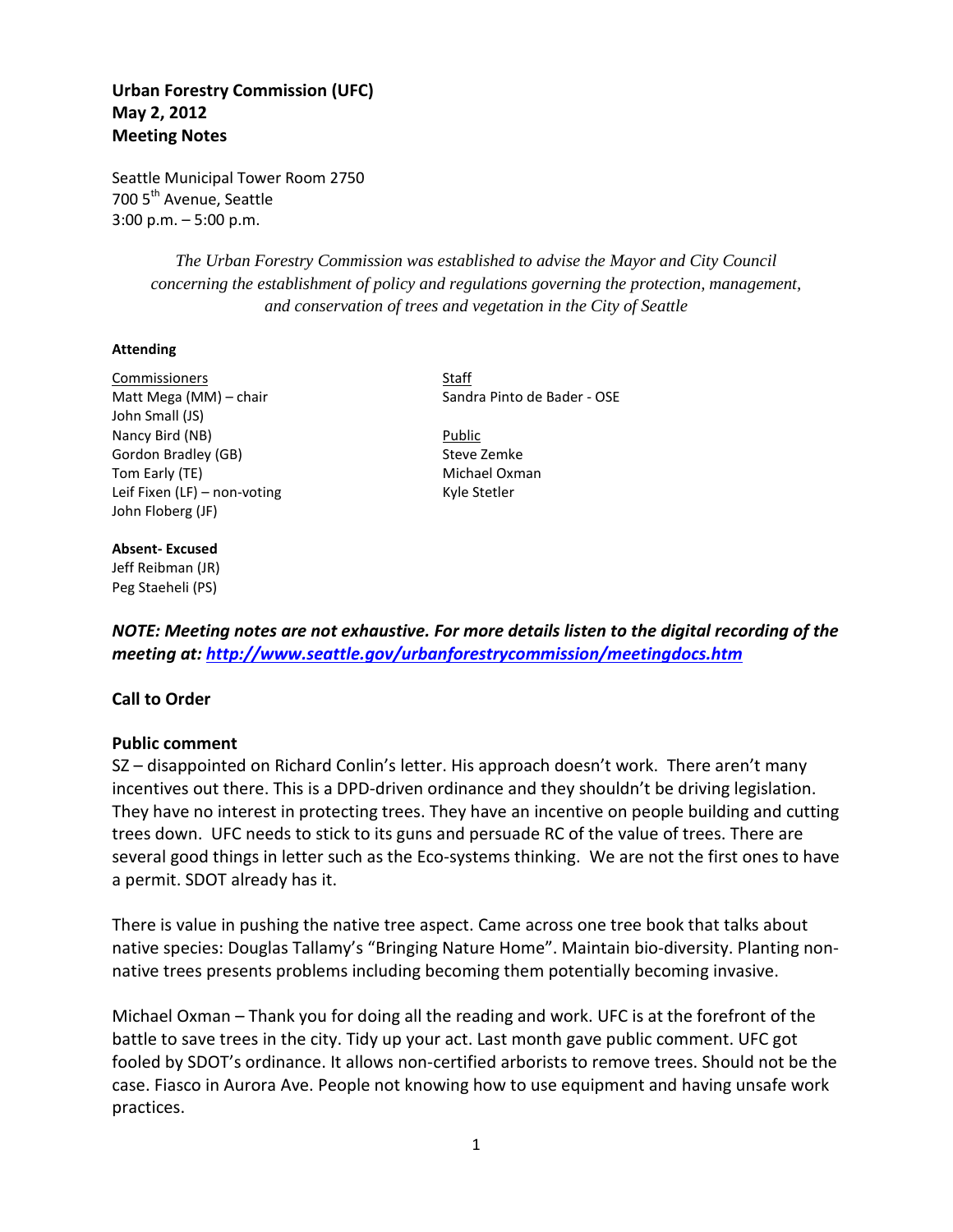Sent letter about tree planting density in the industrial district related to the 100% error rate in the UFMP in 2007. It's 4% instead of 8%. Freight movers should be consulted prior the planting of trees. Should have gone to Freight Advisory Board and ask what they think about how many trees should be planted. So letter is not valid. Ignore Conlin's letter. It's up to you guys to pass that law protecting trees. He pretty much meant you guys can go home now. You are capable or making the decision. CC is not willing to entertain any proposals that cost money. Don't be cheap and stand up for the trees.

# **Approval of April 4 and April 11 minutes**

**ACTION**: **A motion was made to approve the April 4 meeting notes as written. The motion was seconded and carried.** 

**ACTION**: **A motion was made to approve the April 11 meeting notes as written. The motion was seconded and carried.** 

# **Review Richard Conlin's letter**

JF – it's not black or white. We can ask for clarification. He seems open to other options

TE – trying to turn away from a regulatory

JF – he was playing it down but the last paragraph mentions that 'an approach based on a regulatory model will be insufficient…"

NB – she takes letter as the permit being problematic for them. Veiled but there.

MM – the issue is that if we still are promoting the permit system, we'll have to come up with it and put it together. We are on a pretty tight timeline.

JS – I'm a little confused with Richard Conlin's thinking in terms of cost and wholistic approach. Without an enforcement or tracking component I fear that the trees will be up there until the occupancy permit is signed. We'll have the density but not the trees.

MM – Does a tree permit have to be a regulatory approach? When we talk about tree permits we said to phase them in, find creative ways to make them be perceived as not mainly regulatory. Trying to find a compromise.

NB – reframe what we are trying to get at. Part of the objective is to slow down the tree cutting process. Tracking could do that. Maybe it's a volunteer thing.

TE – I don't think a volunteer basis effort will give us the accuracy we need.

JF- A permit system, because people have to pay attention to it, it would have more accuracy. If it is nice to do, it won't provide the information we need.

TE – within a year we would know if we are tearing down more trees than we are putting up.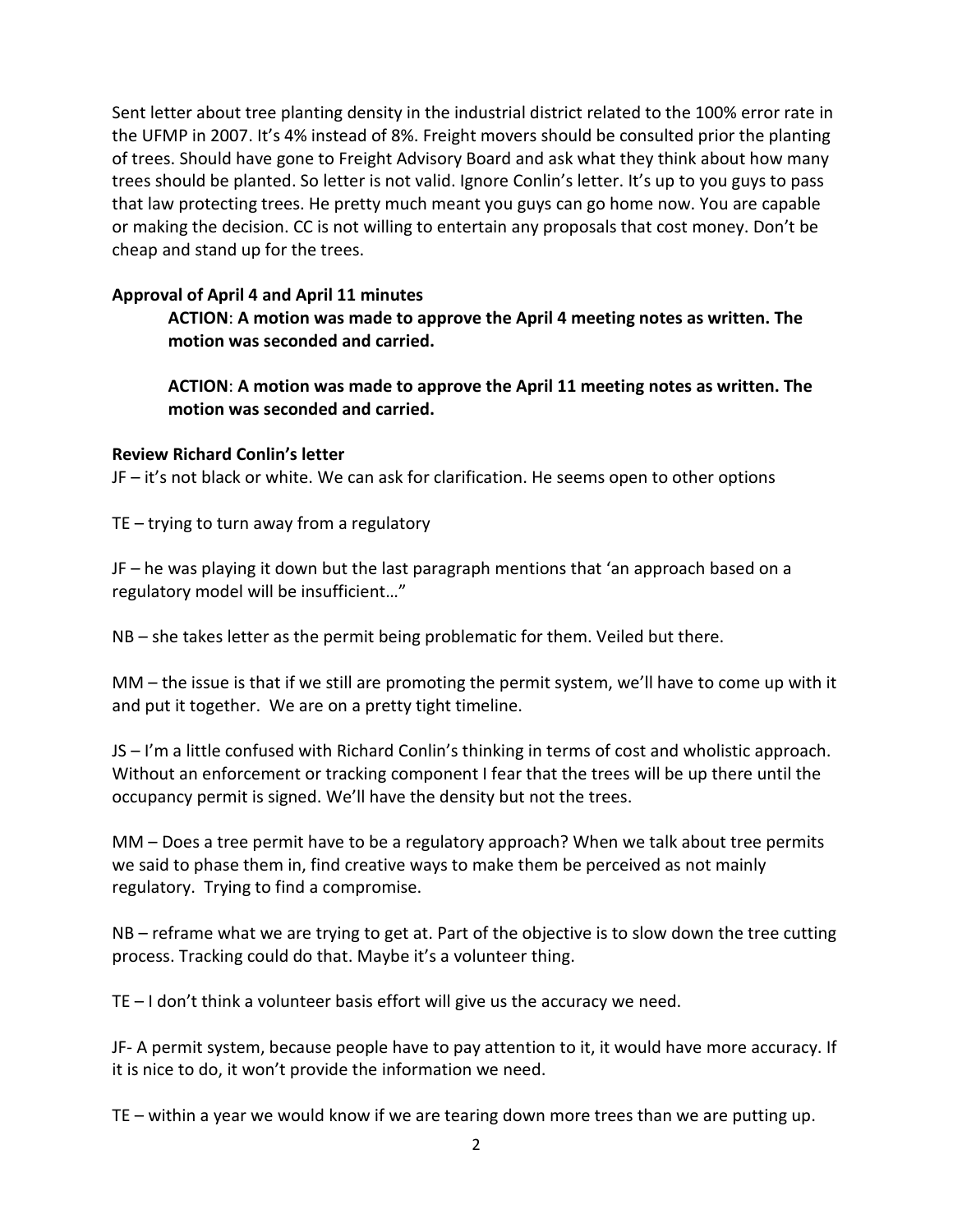LF – in the past, trees have been viewed as decoration. We are talking about them transitioning to utility (this is the cake, not the frosting). Trees should be no different than sewer line.

MM – we took that tack already

GB – what that does…the intent is tracking, the problem is that the permit has the regulatory approach. There is value to this thing if you explore the alternatives.

NB – unless you can incentivize to track. Track tree species, etc. using incentives. Not just one track option. Use engagement and incentives besides a permit.

JF- what if we are tracking decline?

TE – then we would know we are losing and need a regulatory system.

JF – do we need to track further decline?

MM – The jury is still out in terms of decline in residential areas (SF). We know we are losing trees due to development. According to my data we are all over the map with some areas losing canopy and others gaining. I wonder if we could implement a pilot with a permit system in these four neighborhoods that have experienced loss in canopy in the past. We need a matrix that lists out what Ruth Williams mentioned in her letter. It allows us to get ahead of the game to assess the new ordinance. It would be a lot of work in a short time.

NB – couldn't we get what the incentives are?

MM- the incentives are going to be not just part of the ordinance but will be in different places. Ruth pulled out from City website what's already in place. We have to do that and add the regulation piece too. Richard Conlin wants to protect exceptional trees.

NB – Enforcement is the tricky part.

JS – Almost every exceptional tree in private property is a threat to a structure. If you have to do a risk assessment that's what it would show. Part of it is health of tree and also risk to infrastructure. I don't think protection of large trees is all that easy.

TE – development will impact large trees.

MM – when a project goes to design review they have to show location of trees that are coming down. But just as an X, not drip line.

LF – is there a way to disincentivize people to remove trees without regulating. Maybe if they are removing trees on their project then they get bumped to a different process. Might allow for publication somewhere… such that the homeowner knows that by signing on the line, the project will be published somewhere for the community to comment.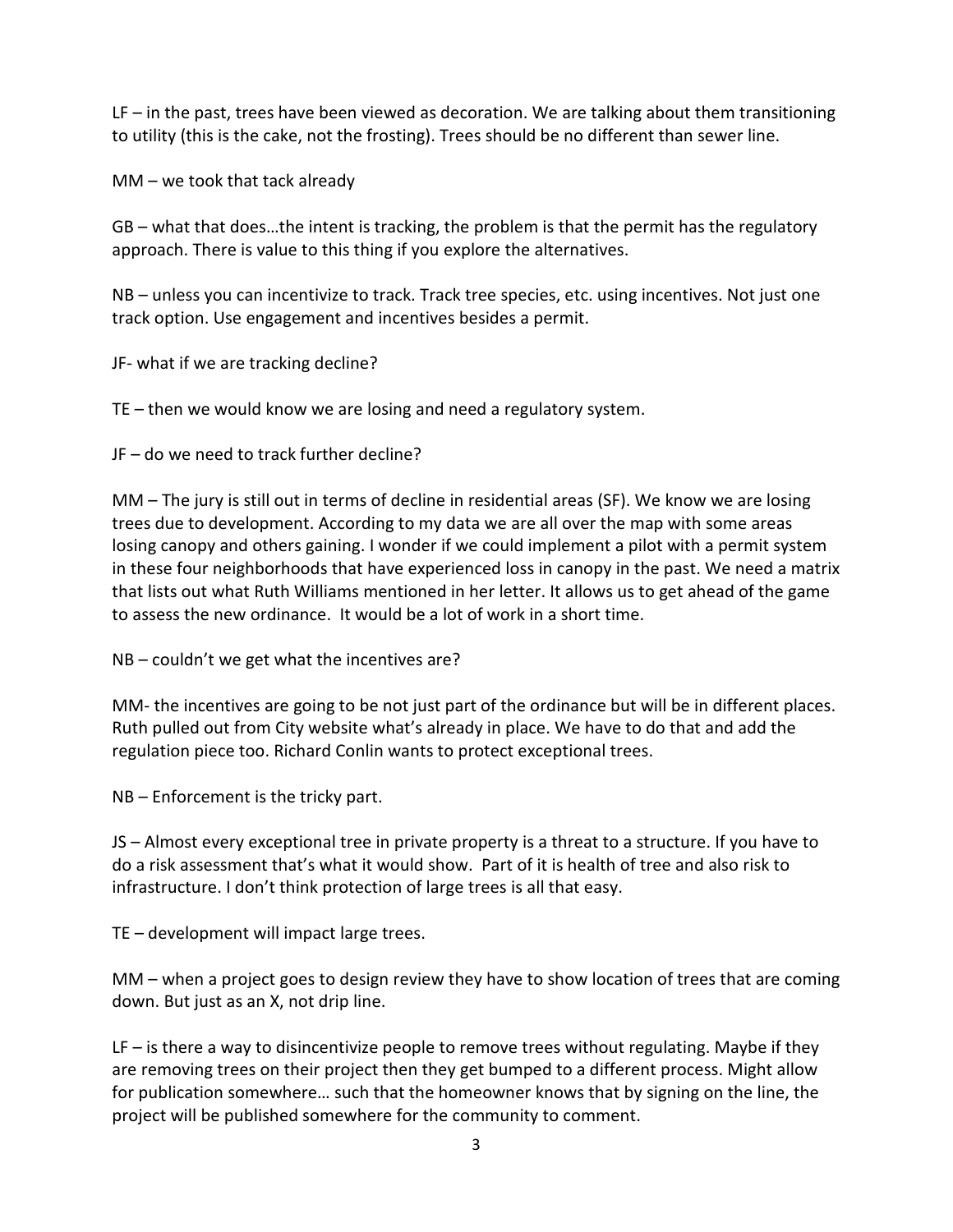JS – with i-tree we could calculate canopy loss.

LF – it could be a box to check are you removing trees, are you planting trees? With removal being more important.

JF – Is Richard Conlin expecting our input prior to the UFMP being complete?

MM – I think it's a general comment as we provide input to both the ordinance and the UFMP update. The matrix could be helpful.

JS – the matrix could look at what has a direct or indirect cost to the City. A lot of these incentives have a cost to the City. The same holds true with replacement.

JF – we could show a couple of Green Factor projects that have not been successful and that can be a teaching moment. We could then make the argument that more needs to get done.

MM – We would need to clone more Janas to plant more trees. Money would need to be redirected. Who would like to take the lead and work on this matrix. Could be done electronically.

NB – we could do it electronically. I would like to be part of the discussion.

Nancy, Matt, John S, Peg for now.

NB – I could do the framework and get it started.

MM – if DPD ordinance won't go to Council before the fall we have a bit of time.

**Review standards for UFC input for large projects – continues and possible vote** MM – Peg put together a template.

NB – could add a couple of things.

ADD - How does this help support the canopy cover goals of the City.

What are the issues around this, major challenges to supporting the canopy cover goals. Ideas they have for us.

Data collection, is there a way we can collect the information and add info to our inventory.

JF – really like the last bullet. We need this type of thinking.

MM – for any project that impacts trees, fill this out. We can plug it in a map. A service the UFC could provide.

TE – we are not pulling in each and every project.

MM – what's the filter for projects coming to us?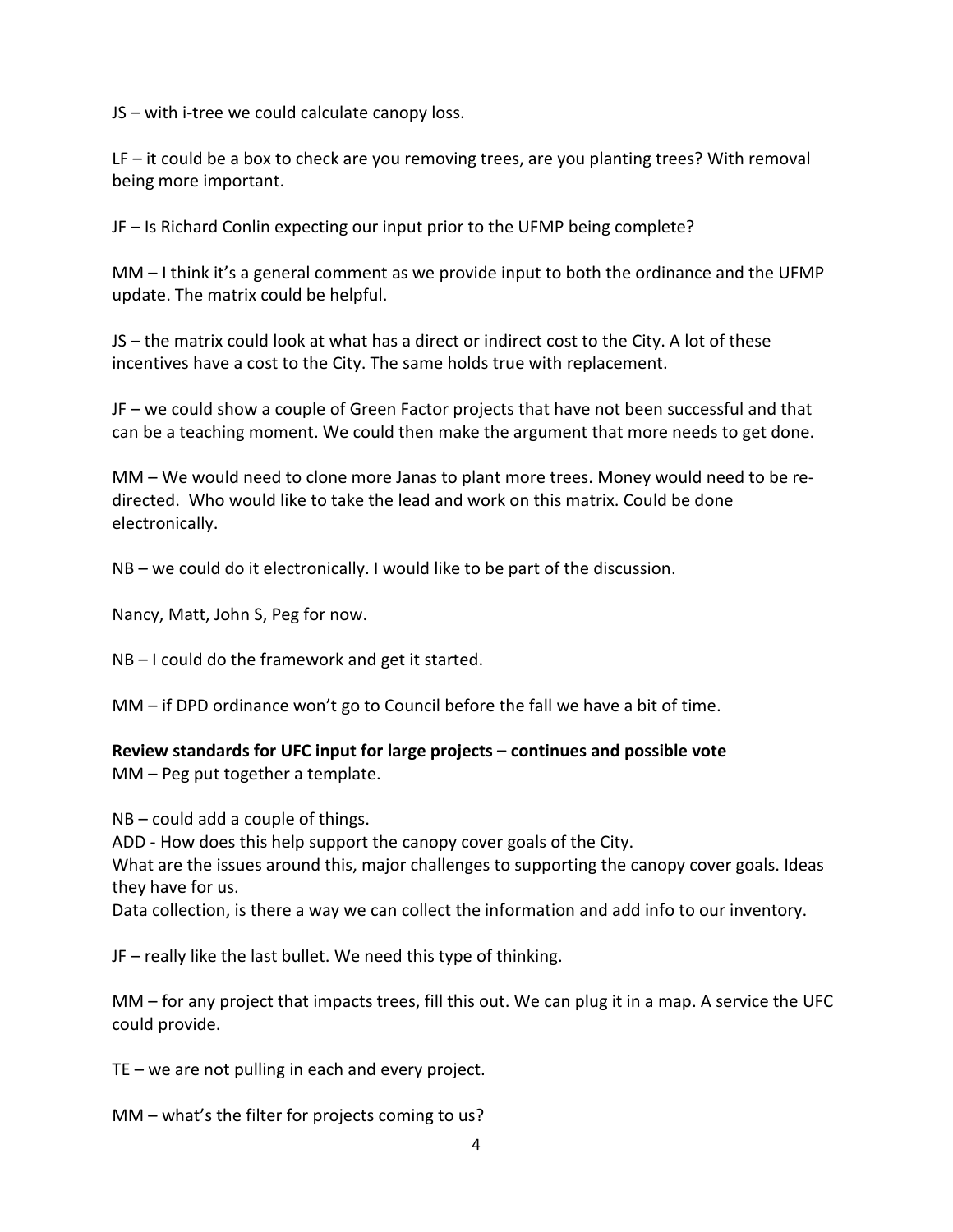TE – do we want this to be another precise input or just something to keep us informed on new changes and trends?

MM – I would err on the side of getting more info than less. If it's a large project ask all the questions, if it's smaller ask fewer questions. There is not much building going on. Once things pick up, how easy will it be to identify projects impacting trees?

 $LF - we could do it like a survey money that we use as a database.$ 

MM – the value would be to have a single place to capture information and use it as a database.

LF – we don't have time to look at 100 of these forms a month.

JS – how does planning commission get the projects they review? An ordinance?

JF – we need a filtering process.

MM – I like that but I'd like to go away from stem count. That's why we want that data.

ADD FROM RUTHS: Are there any Environmentally Critical Areas or associated buffers, unique conditions, or unique trees associated with this project? Into two bullets

TE – liked that we start diving into connectivity issues. I thought we were using this as a general survey. Not an accurate way of gathering data. Add the positive piece of creative design solutions reached at.

MM – send to Peg your comments and she can create the next iteration for vote next week.

JF – who is going to collect this information?

MM – we can use this as a guideline for departments to fill out before briefing. Then we can start getting presentations from departments that hit the same issues. WE can then expand to collect more data and who's going to collect the data.

JF – There will be a lot of projects we'll miss.

MM – we can ask Brennon. It's hard to pull data from DPD's database. I don't think we can search the DB for exceptional trees.

NB – the flip side of the regulatory approach. If people understood more about trees people would act differently. It's hard to do enough outreach. GSP is doing a great job. If you can do something like that to focus on canopy citywide… wholistic approach should be part of the matrix.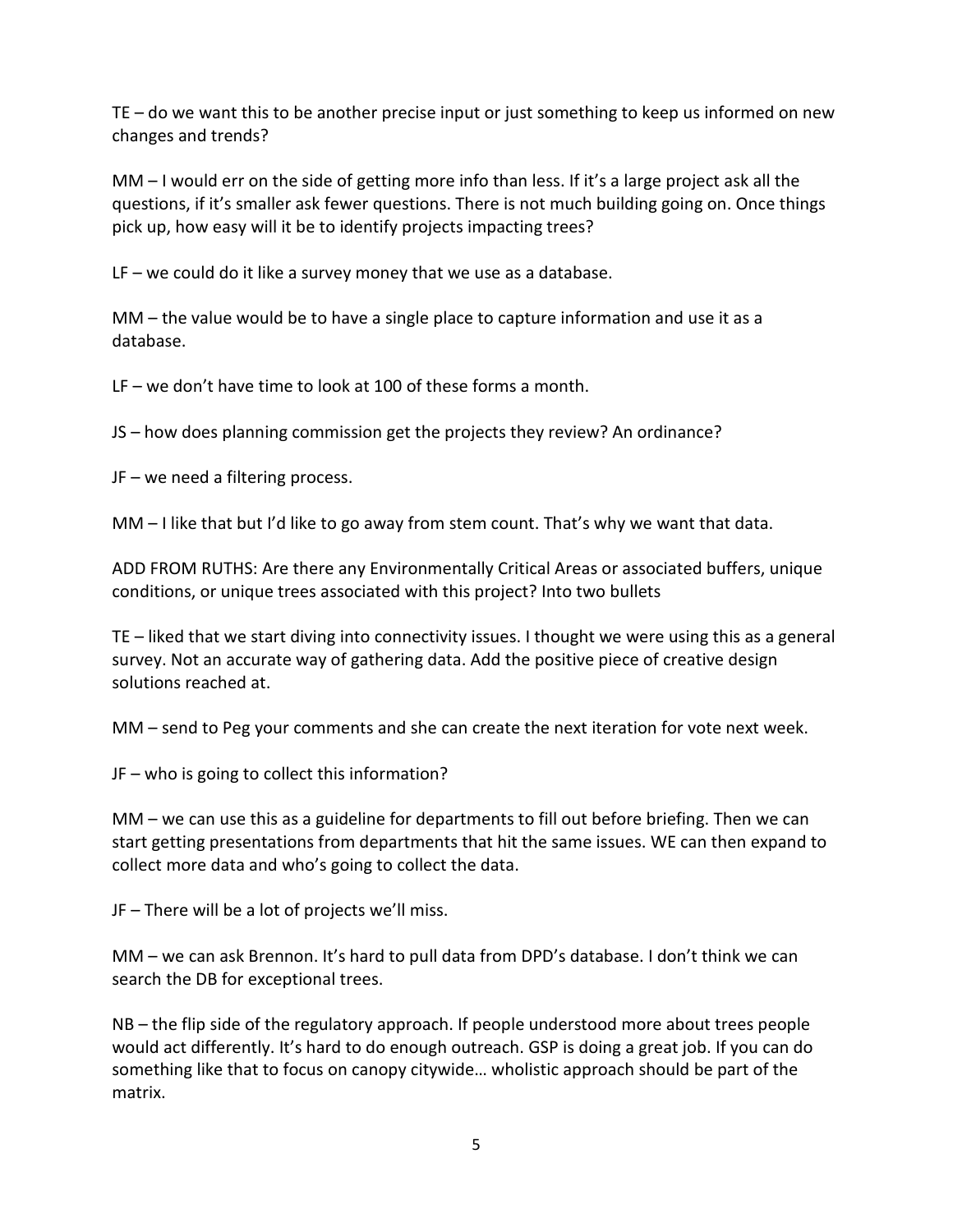JF – we should present RC with incentives and ways to engage people AND a regulatory approach.

MM – agree. If we don't have the data, how do we do it? Maybe have a series of questions and go back to RC with. We could also ask the question and provide our answer.

JF – we are not the only city dealing with this. We have others we can learn from

GB – We had a conversation with Jill Simmons. Since Jana has gone to the utility and they do such a good job with their newsletter… There are many messages you can send out in the utilities newsletter and bill inserts.

SPdB – when SPU came to brief us on their outreach efforts they mentioned that space in the newsletter or bill insert costs money. Anybody that pays for the space is welcome to place a message there.

MM – outreach is a big item

## **New business and announcements**

## **Adjourn**

Commissioners continued the meeting to work on the matrix.

### **Community comment:**

**From:** Michael Oxman [mailto:michaeloxman@comcast.net] **Sent:** Saturday, April 21, 2012 11:04 AM **To:** Pinto\_de\_Bader, Sandra **Cc:** SeattlePOSA@yahoogroups.com **Subject:** Why Tree Inventory is needed: Reason #120108

Dear Seattle Urban Forestry Commissioners,

Our urban forest canopy cover is shrinking, and we don't know at what rate this decline is occurring because we do not have an accurate tree inventory. It is time for the Seattle Urban Forestry Commission to point out that the Emperor should get measured for a new suit of clothes.

I have 3 comments that zoom in from general process to the microscope of specific content.

### 1) GOAL

The attached Seattle City Council Resolution 120108 contains a number of tasks that were due in September 2009, but have not yet been accomplished, such as posting an online tree database that can be accessed across city departments. I do not believe this resolution was included in the archives of the Commission's documents on the seattle.gov/trees website, otherwise the tasks would be included in the work plan. Please note this resolution recognizes the canopy cover goal of 40% of the surface area of the city. If we want a net zero carbon policy, we can certainly also have a lofty environmental component of that Comprehensive Plan goal.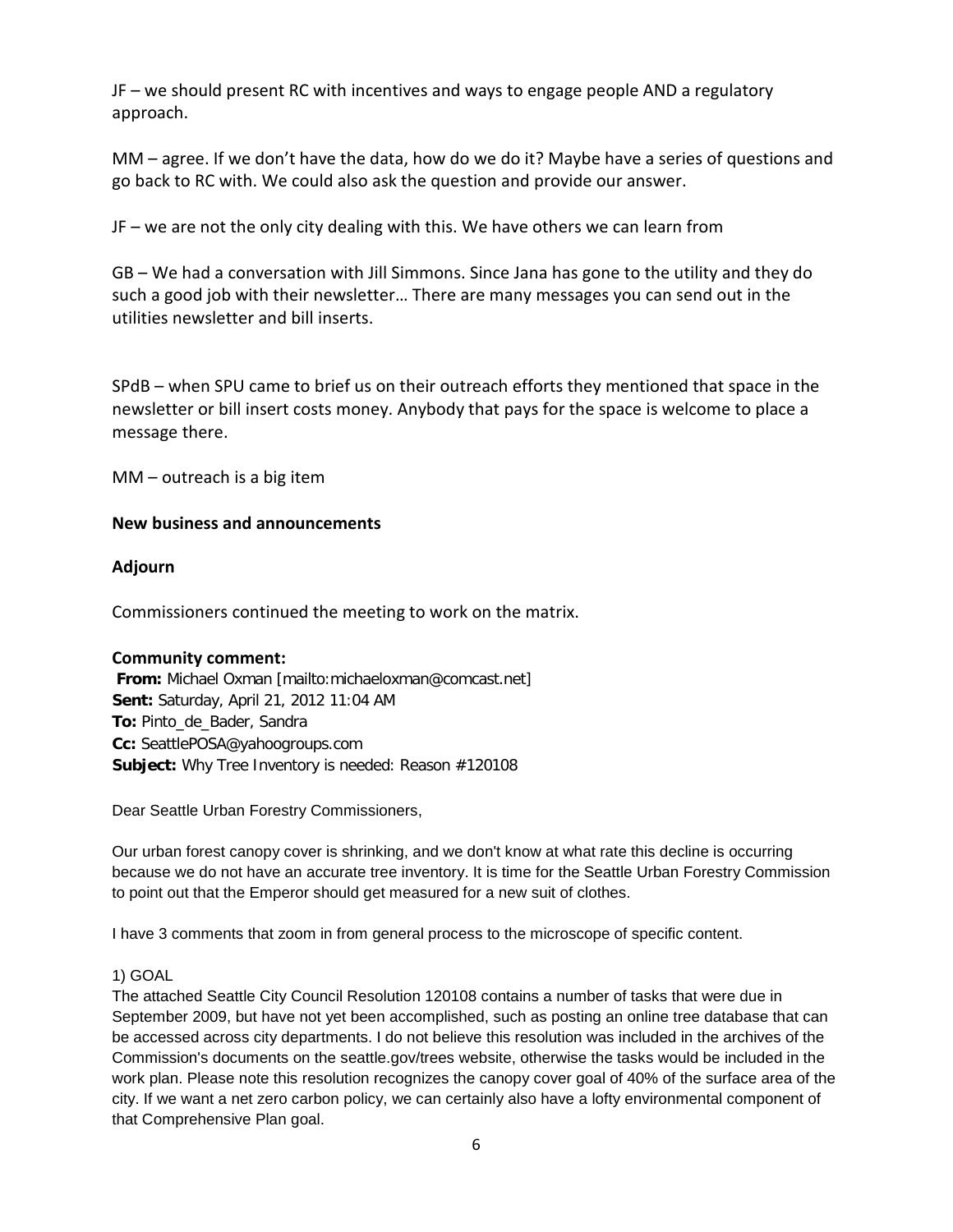#### 2) PROCESS

Each and every member of the Urban Forestry Commission should tackle the elements that are discrete to their specialty position. For example the Economist should submit the requested report on Transfer of Development Rights, and the Hydrologist should provide the requested "mechanisms for an incentive program that would allow property owners to receive stormwater credits for the planting and retention of trees" that the City Council asks for in Resolution 120108.

#### 3) TASK

In particular, the amount of impervious roofing, slabs, and building foundations should be the basis for the stormwater fees. The current fee structure for calculating residential sewer rates is unfair. Water bills contain a miraculous jump in logic that erroneously infers that every drop of water that comes out of the tap goes into the sewer.

Citizens with large lots should not be charged for irrigation water that nourishes the urban forest, then enters the soil and recharges the aquifer, never entering the drain. They are paying for a service that the city is not providing.

The double whammy is that the current fee structure discourages citizens from watering their gardens because they feel they are being charged double by this city's monopoly on water and drainage. This fact of human nature was well known, but nothing was done about it when the 20 year old stormwater ordinance was revised immediately following the appointment of the Urban Forestry Commission. The stormwater ordinance should never have been adopted without review by the fledgeling Urban Forestry Commission.

People who want their yards to look their best add supplemental irrigation during Seattle's dry summer season. They know that they are providing a public service because large overstory and midstory trees and associated groundcover vegetation provide environmental, social and financial benefits that accrue, not just to their own property, but to the entire community.

Thanks for listening.

Arboreally yours,

Michael Oxman (206) 949-8733 [www.treedr.com](http://www.treedr.com/)

From: Anna Nissen [mailto:nnarch2@gmail.com] Sent: Sunday, April 29, 2012 3:44 PM To: Pinto de Bader, Sandra Subject: Trees in Pavements

Where Bridgeway meets Stoneway, magnolias and dogwoods are being planted in the sidewalk in the usual Seattle way- tiny hole, construction still under way. So sad.

Please bring to the Urban Forestry Commission's attention that satisfying the Green Factor without accounting for the fact that trees are alive, not just commodities, would be rejected and its the Board's job to do so.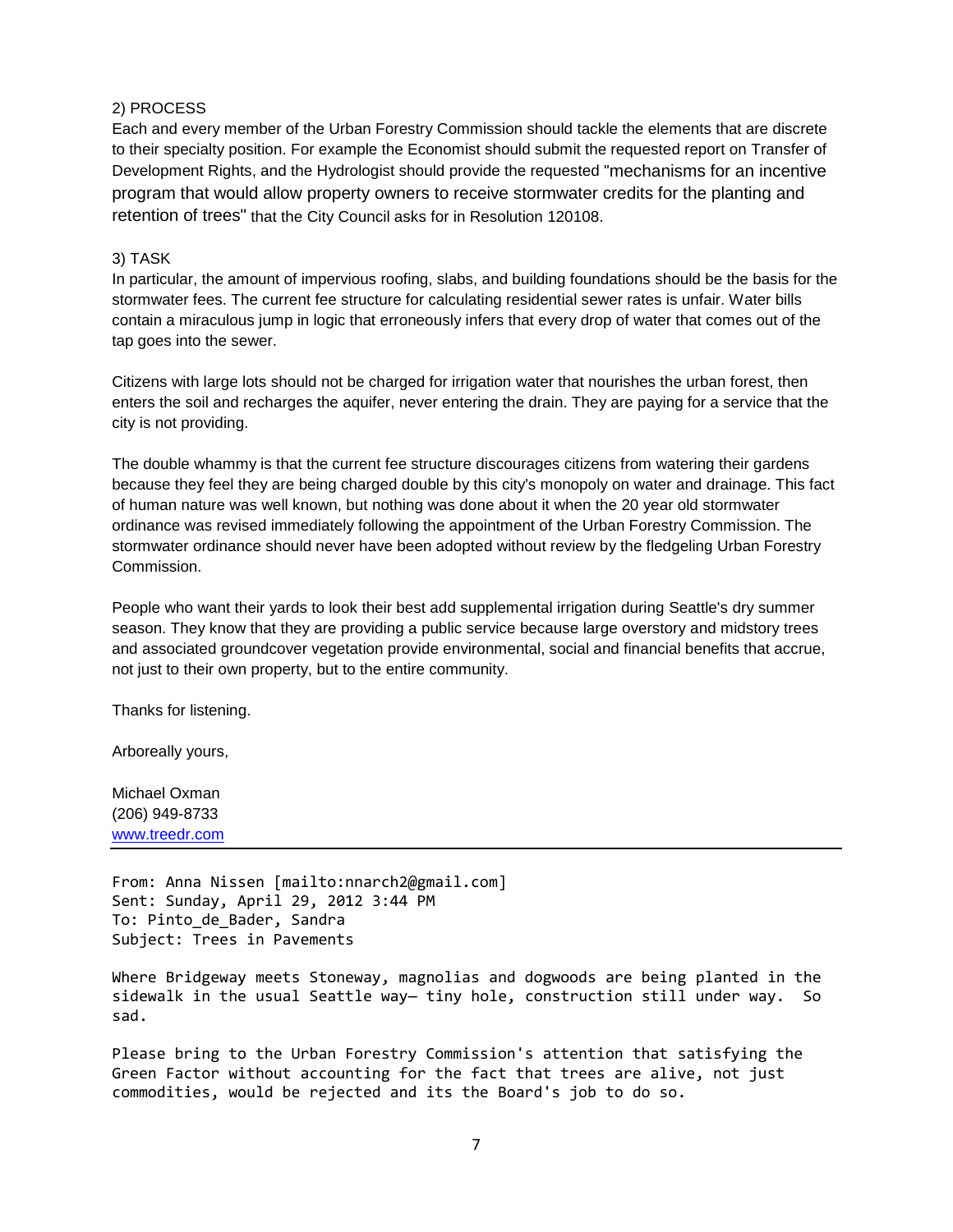See the following for one way to provide growing soil and stormwater capture as well: [http://www.on-line-seminars.com/index.php?p=1\\_33\\_Archive-38#Using%20CU-](http://www.on-line-seminars.com/index.php?p=1_33_Archive-38#Using%20CU-Structural%20Soil%AE%20to%20Grow%20Trees)[Structural%20Soil%AE%20to%20Grow%20Trees](http://www.on-line-seminars.com/index.php?p=1_33_Archive-38#Using%20CU-Structural%20Soil%AE%20to%20Grow%20Trees)

Thanks,

Anna Nissen, Nissen/Nissen Architect **From:** Ruth Williams [mailto:ruthalice@comcast.net] **Sent:** Tuesday, May 01, 2012 1:52 PM **To:** Richard Conlin **Cc:** Pinto\_de\_Bader, Sandra **Subject:** Your Letter to the Urban Forestry Commission

Hello Richard,

I agree with the holistic approach you discuss, and I realize as well that there are numerous valid and competing issues that must be respected as we move forward in rebuilding our lost natural infrastructure where we can. I think we have about the same vision, and anyone who comes across this e-mail probably holds ideals similar to ours.

The problem is that a large part of the public doesn't seem to have the education or background to share or even consider these ideals, but I think a lot more of them would if they understood the value and the need. For example, last December the natural area I steward was vandalized by a neighbor who cut the lower limbs from 60 young trees and cut down many mature shrubs. Two people who identified themselves saw him at work and didn't ask him to stop. He has not been charged. Most of the other neighbors who wrote in the blogs said they liked what he did. This incident points up how little understanding people have of the work trees do for us.

Additionally, there is the issue of Transit Oriented Development and its attendant density. This is happening now and lends a great deal of urgency to the need for public education about trees and natural infrastructure. I have been to several of Sound Transit's community presentations, and the natural features at least at Northgate are getting no mention. Only the built environment is considered.

We tree advocates also like the idea of creative incentives. In fact, we drew up a list of them that has been sent to the SUFC. If you would like a copy we can get it for you.

Nevertheless, the need for education has become urgent. It is this that brings us to why I believe a permit system has a beneficial role to play in the new tree ordinance. A permit system in most cases could be mostly about education. Requiring people to communicate with their government and with each other about why they want to remove their trees would be a very useful teaching tool and have the significant benefit of saving more good trees.

Thank you for your consideration!

Best,